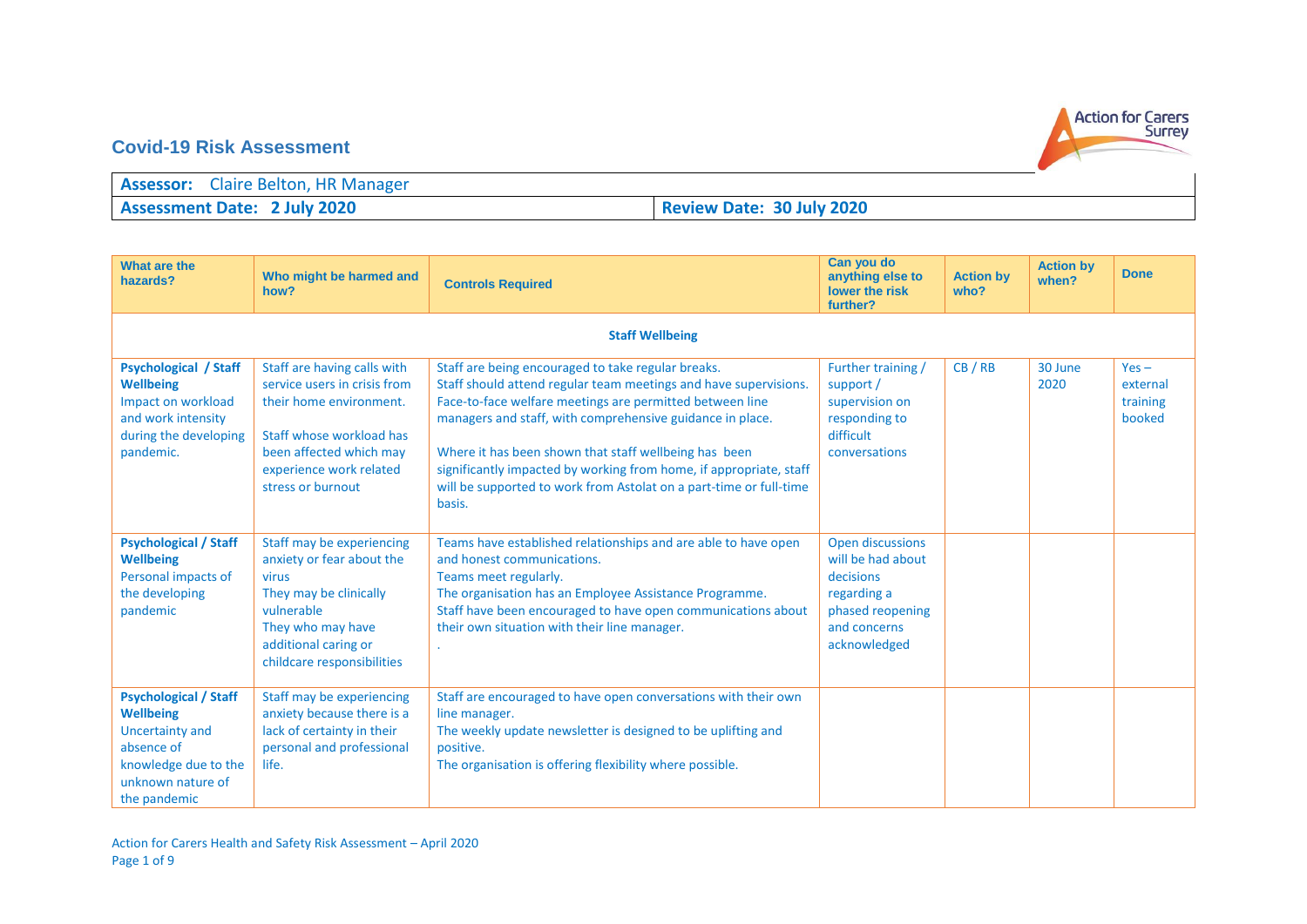| What are the<br>hazards?                                                                                                                                                                                                                 | Who might be harmed and<br>how?                                                                                                                                                                                                                                                                                                                                                                                                    | <b>Controls Required</b>                                                                                                                                                                                                                                                                                                                                                                                                                                                                                                                                                                                                                                                                                                                                                                                                                                                                                                                                                                                                                                                                                                                                                                                                                                                                                                                                                                               | Can you do<br>anything else to<br>lower the risk<br>further?                                                                                                                                       | <b>Action by</b><br>who? | <b>Action by</b><br>when?              | <b>Done</b>                               |
|------------------------------------------------------------------------------------------------------------------------------------------------------------------------------------------------------------------------------------------|------------------------------------------------------------------------------------------------------------------------------------------------------------------------------------------------------------------------------------------------------------------------------------------------------------------------------------------------------------------------------------------------------------------------------------|--------------------------------------------------------------------------------------------------------------------------------------------------------------------------------------------------------------------------------------------------------------------------------------------------------------------------------------------------------------------------------------------------------------------------------------------------------------------------------------------------------------------------------------------------------------------------------------------------------------------------------------------------------------------------------------------------------------------------------------------------------------------------------------------------------------------------------------------------------------------------------------------------------------------------------------------------------------------------------------------------------------------------------------------------------------------------------------------------------------------------------------------------------------------------------------------------------------------------------------------------------------------------------------------------------------------------------------------------------------------------------------------------------|----------------------------------------------------------------------------------------------------------------------------------------------------------------------------------------------------|--------------------------|----------------------------------------|-------------------------------------------|
|                                                                                                                                                                                                                                          |                                                                                                                                                                                                                                                                                                                                                                                                                                    | Reopening Premises - Infection Control, Cleaning and Staff Safety                                                                                                                                                                                                                                                                                                                                                                                                                                                                                                                                                                                                                                                                                                                                                                                                                                                                                                                                                                                                                                                                                                                                                                                                                                                                                                                                      |                                                                                                                                                                                                    |                          |                                        |                                           |
| As the charity starts<br>using office premises<br>(Astolat and<br>Spelthorne), the<br>charity must ensure<br>safety by making the<br>premises "Covid<br>Secure".<br><b>Unsafe premises</b><br>raises the risks of<br>virus transmission. | The following groups may<br>be harmed: Staff,<br>volunteers, trustees, I<br>workers, other users of the<br>building, visitors,<br>contractors and delivery<br>drivers.<br>The nature of the harm is<br>that they may contract<br>covid-19 either from<br>person to person<br>transmission (from<br>droplets from nose or<br>mouth) or from a<br>contaminated surface (for<br>example, from a surface<br>that has been coughed on). | <b>Adherence to public health messaging</b><br>Managers and the SMT should reinforce key public health<br>messages to all staff:<br>• Catch it, bin it, kill it - cover the mouth and nose with a<br>tissue or sleeve when coughing or sneezing<br>Hand washing - wash hands regularly with soap and water<br>$\bullet$<br>for at least 20 seconds. Use hand sanitiser if soap and water<br>is not reliable.<br>Avoid close contact with people who are unwell<br>Comply with government 14 day self-isolation rules (see<br>$\bullet$<br>section on staff health)<br>Do not touch face, eyes, nose and mouth if your hands are<br>not clean.<br><b>Compliance with PHE Guidance for Employers and Businesses</b><br>on Coronavirus including the following key safety precautions:<br>Consult with staff representatives and involve workforce in<br>$\bullet$<br>all stages of planning<br>Adjust workstations and work space to facilitate social<br>$\bullet$<br>distancing<br><b>Provide hand sanitiser</b><br>$\bullet$<br>Provide PPE if it is identified as needed in individual risk<br>assessment or guidance document.<br>Increase cleaning and waste removal in the workplace and<br>assess cleaning contractor's covid-safe measures.<br>In line with current government guidance, staff will not be<br>required to wear face coverings whilst at Astolat, but may do so<br>if they wish. | Put PHE and NHS<br>posters in highly<br>visible areas of the<br>building.<br><b>Reduce Touch</b><br>Points as much as<br>possible<br>Agree new<br>cleaning schedule<br>with cleaning<br>contractor | CB<br>CB<br>CB / DC      | 26/06/2020<br>26/06/2020<br>25/06/2020 | <b>DONE</b><br><b>DONE</b><br><b>DONE</b> |
|                                                                                                                                                                                                                                          |                                                                                                                                                                                                                                                                                                                                                                                                                                    |                                                                                                                                                                                                                                                                                                                                                                                                                                                                                                                                                                                                                                                                                                                                                                                                                                                                                                                                                                                                                                                                                                                                                                                                                                                                                                                                                                                                        |                                                                                                                                                                                                    |                          |                                        |                                           |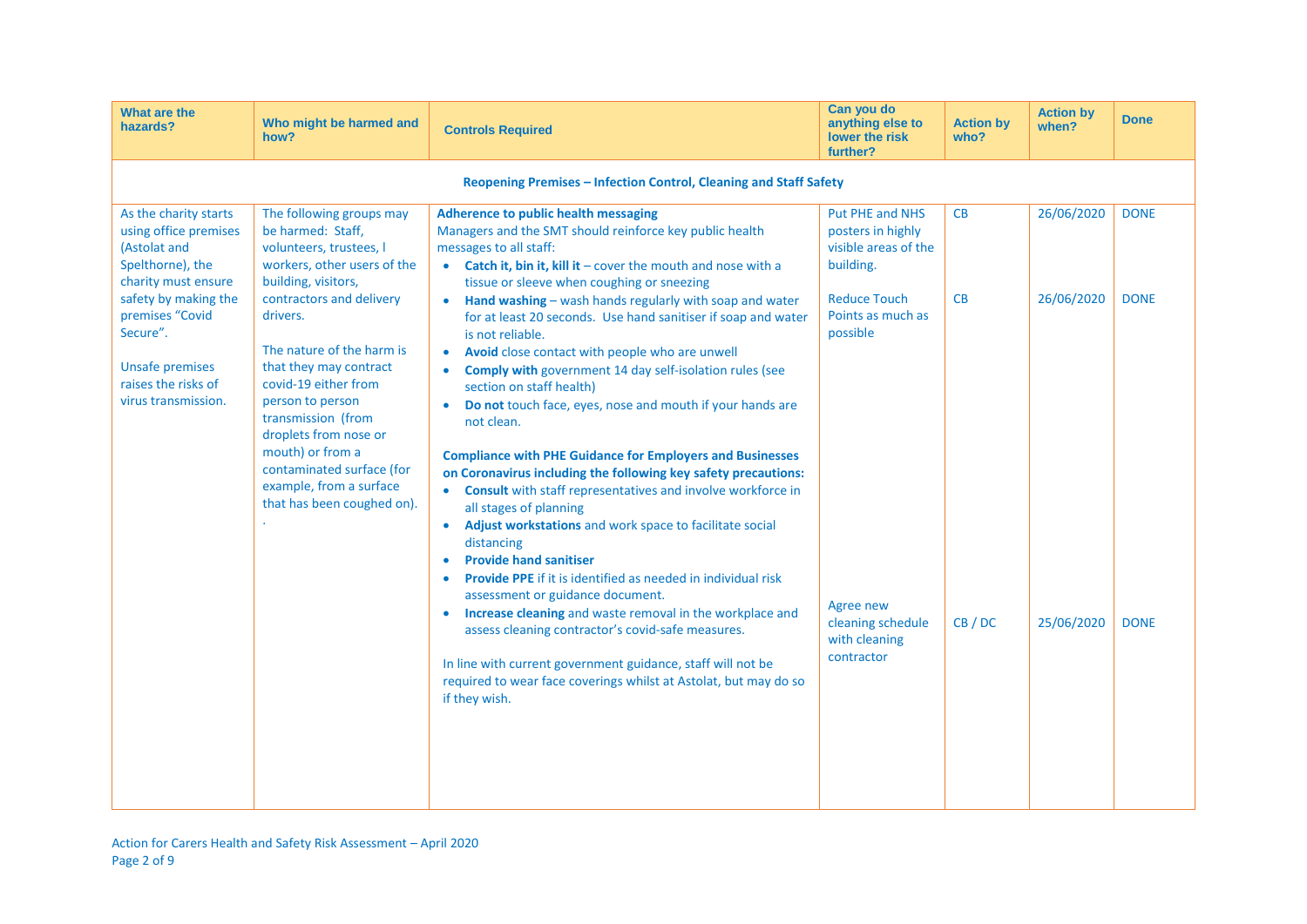| What are the<br>hazards?                                                                                                                                                                            | Who might be harmed and<br>how?                                                                                                                                                | <b>Controls Required</b>                                                                                                                                                                                                                                                                                                                                                                                                                                                                                                                                                                                                                                                                                                                                                                                                                                                                                                                                                                                                                                                                                                                                                                                                                                                                                                                                                                                                                                                                                                                                                                                                                                                                                                                                                                            | Can you do<br>anything else to<br>lower the risk<br>further?                                | <b>Action by</b><br>who? | <b>Action by</b><br>when? | <b>Done</b> |
|-----------------------------------------------------------------------------------------------------------------------------------------------------------------------------------------------------|--------------------------------------------------------------------------------------------------------------------------------------------------------------------------------|-----------------------------------------------------------------------------------------------------------------------------------------------------------------------------------------------------------------------------------------------------------------------------------------------------------------------------------------------------------------------------------------------------------------------------------------------------------------------------------------------------------------------------------------------------------------------------------------------------------------------------------------------------------------------------------------------------------------------------------------------------------------------------------------------------------------------------------------------------------------------------------------------------------------------------------------------------------------------------------------------------------------------------------------------------------------------------------------------------------------------------------------------------------------------------------------------------------------------------------------------------------------------------------------------------------------------------------------------------------------------------------------------------------------------------------------------------------------------------------------------------------------------------------------------------------------------------------------------------------------------------------------------------------------------------------------------------------------------------------------------------------------------------------------------------|---------------------------------------------------------------------------------------------|--------------------------|---------------------------|-------------|
|                                                                                                                                                                                                     |                                                                                                                                                                                | Use of Home Working, hot desks and shared equipment                                                                                                                                                                                                                                                                                                                                                                                                                                                                                                                                                                                                                                                                                                                                                                                                                                                                                                                                                                                                                                                                                                                                                                                                                                                                                                                                                                                                                                                                                                                                                                                                                                                                                                                                                 |                                                                                             |                          |                           |             |
| <b>Staff working</b><br>together in workplace<br>premises increase the<br>risk of virus<br>transmission.<br>Hot desking and the<br>sharing of equipment<br>raise the risk of virus<br>transmission. | Staff working in the office<br>are at risk of infection of<br>covid-19.<br>Staff who are temporarily<br>working from home may<br>experience feelings of<br>stress and anxiety. | Homeworking should be adopted within the where possible.<br>Only identified staff who need to be on-site should attend the<br>workplace premises.<br>The following arrangements have been put into place to support<br>home working:<br>Managers and Seniors should monitor the wellbeing of<br>$\bullet$<br>people who are working from home and put measures in<br>place to support their mental and physical health.<br>See wellbeing section of risk assessment for further<br>$\bullet$<br>measures.<br>The following arrangements are in place to support those who<br>will be based in an office:<br>Managers have planned the minimum number of people<br>needed on site to operate safely and effectively, based on an<br>analysis of what work cannot be carried out at home.<br>Staff members working from Astolat allocated a desk and<br>$\bullet$<br>hot-desking will not be supported.<br>Staff members must only use their own allocated computer,<br>$\bullet$<br>keyboard and mouse.<br>If a staff member needs to use a desk allocated to another<br>staff member, for example, to provide holiday or sickness<br>cover, the desk must be thoroughly cleaned before and after<br>use. The second staff member must work from their own<br>laptop and not use any stationary from the desk or drawers.<br>Stationery and small items of equipment should not be<br>$\bullet$<br>shared<br>Staff should try to avoid use of the touch screen on the<br>$\bullet$<br>photocopier by sending items to the photocopier from their<br>computers but if unavoidable hand sanitiser will be in close<br>proximity, to be used after the equipment has been<br>touched.<br>Staff will be required to keep the office door open and<br>$\bullet$<br>ventilate the room by opening windows. | <b>Stationary that are</b><br>on shared spaces<br>such as<br>windowsills will be<br>removed | 03/07/2020               |                           | <b>DONE</b> |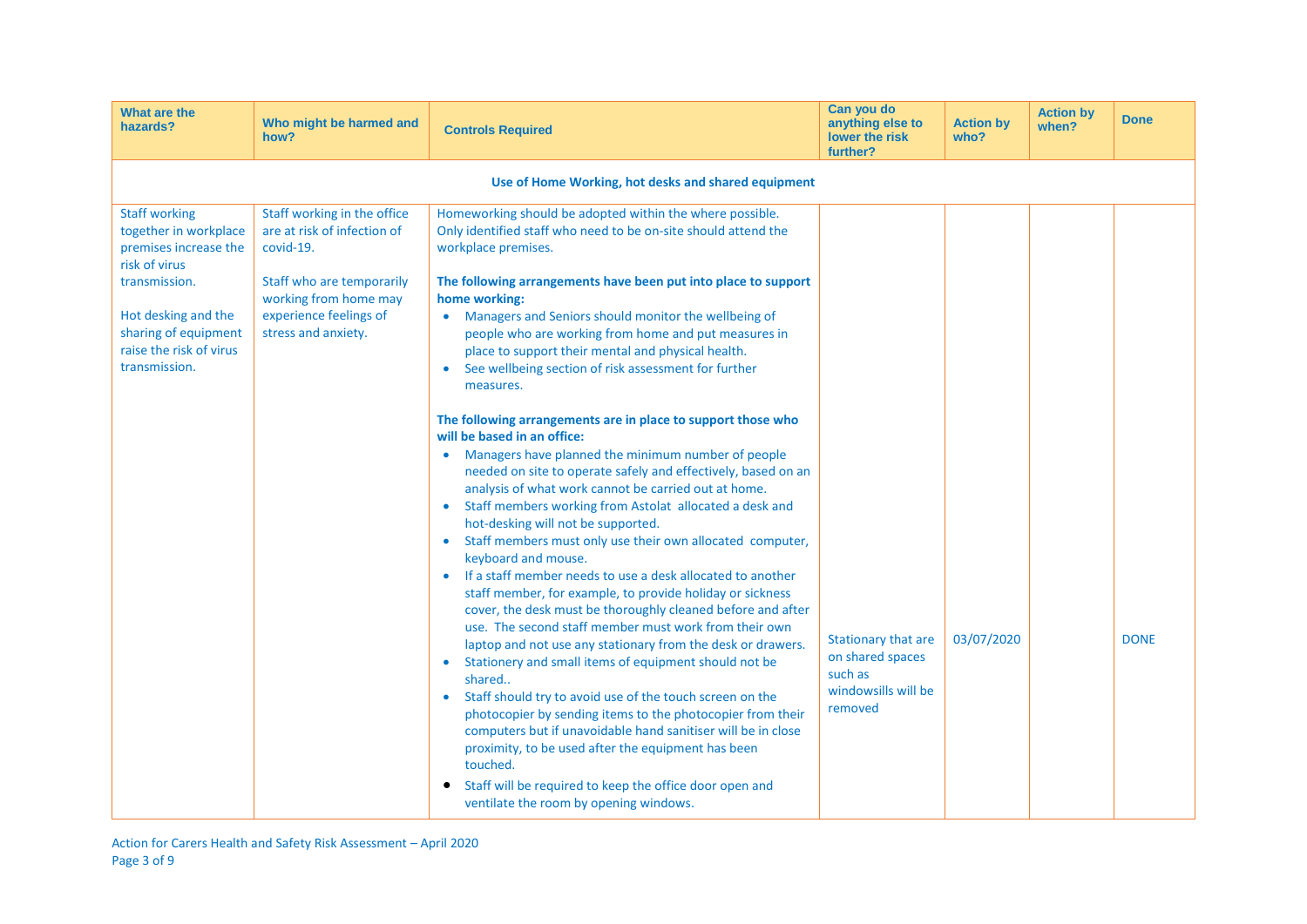| What are the<br>hazards?                                 | Who might be harmed and<br>how?                                                                                                                                                                       | <b>Controls Required</b>                                                                                                                                                                                                                                                                                                                                                                                                                                                                                                                                                                                                                                                                                                                                                                                                                                                                                                                                                                                                                                                                                                                                                                                                                                                                                                                                                                                                                                                                                           | Can you do<br>anything else to<br>lower the risk<br>further? | <b>Action by</b><br>who? | <b>Action by</b><br>when? | <b>Done</b> |
|----------------------------------------------------------|-------------------------------------------------------------------------------------------------------------------------------------------------------------------------------------------------------|--------------------------------------------------------------------------------------------------------------------------------------------------------------------------------------------------------------------------------------------------------------------------------------------------------------------------------------------------------------------------------------------------------------------------------------------------------------------------------------------------------------------------------------------------------------------------------------------------------------------------------------------------------------------------------------------------------------------------------------------------------------------------------------------------------------------------------------------------------------------------------------------------------------------------------------------------------------------------------------------------------------------------------------------------------------------------------------------------------------------------------------------------------------------------------------------------------------------------------------------------------------------------------------------------------------------------------------------------------------------------------------------------------------------------------------------------------------------------------------------------------------------|--------------------------------------------------------------|--------------------------|---------------------------|-------------|
|                                                          |                                                                                                                                                                                                       | • Staff are required to clear their desks at the end of each day.                                                                                                                                                                                                                                                                                                                                                                                                                                                                                                                                                                                                                                                                                                                                                                                                                                                                                                                                                                                                                                                                                                                                                                                                                                                                                                                                                                                                                                                  |                                                              |                          |                           |             |
|                                                          |                                                                                                                                                                                                       | Door handles will be cleaned daily, offices will be cleaned three<br>times a week, including sanitising keyboards as per cleaning<br>schedule/plan.                                                                                                                                                                                                                                                                                                                                                                                                                                                                                                                                                                                                                                                                                                                                                                                                                                                                                                                                                                                                                                                                                                                                                                                                                                                                                                                                                                |                                                              |                          |                           |             |
|                                                          |                                                                                                                                                                                                       | Social Distancing in the workplace, whilst engaging in work activities and whilst travelling for work                                                                                                                                                                                                                                                                                                                                                                                                                                                                                                                                                                                                                                                                                                                                                                                                                                                                                                                                                                                                                                                                                                                                                                                                                                                                                                                                                                                                              |                                                              |                          |                           |             |
| The virus may be<br>transmitted from<br>person to person | Staff, workers, volunteers,<br>visitors, service users and<br>people that we come into<br>contact with whilst at work<br>are at risk of transmitting<br>or becoming infected with<br>the coronavirus. | Social distancing is the practice of people maintaining two metre<br>distance from each other.<br>Staff are required to practice social distancing while in and<br>around the workplace, whilst engaging in work activities and<br>when travelling to and from work wherever possible by:<br>Avoiding non-essential contact with others<br>$\bullet$<br>Keeping a safe distance of at least two metres from others<br>$\bullet$<br>Avoiding physical contact (i.e. handshakes, hugs)<br>$\bullet$<br>Staff must not travel to Astolat or use Astolat unless they are on<br>a rota to be at work, or have agreed the visit with the CEO/HR<br><b>Manager or IT Manager.</b><br>The following adaptations to ACS offices within Astolat to<br>support social distancing have been undertaken:<br>Workstations with a separation of two metres between<br>them, with screens fitted if necessary.<br>Floor markings at the entrance to office rooms, to denote<br>where visitors, delivery drivers and other staff should stop,<br>to avoid them breaching the two metre rule.<br>Floor markings and signage will be present in the office.<br>Maximum occupancy per room established.<br>Adaptions/controls that our landlord Surrey Community Action<br>will put in place for shared areas of the building include:<br>• Assigning specific entry/exit points to each tenant (except<br>for those with mobility issues)<br>Asking tenants to limit visitation and use of meeting rooms<br>at Astolat where possible |                                                              |                          |                           |             |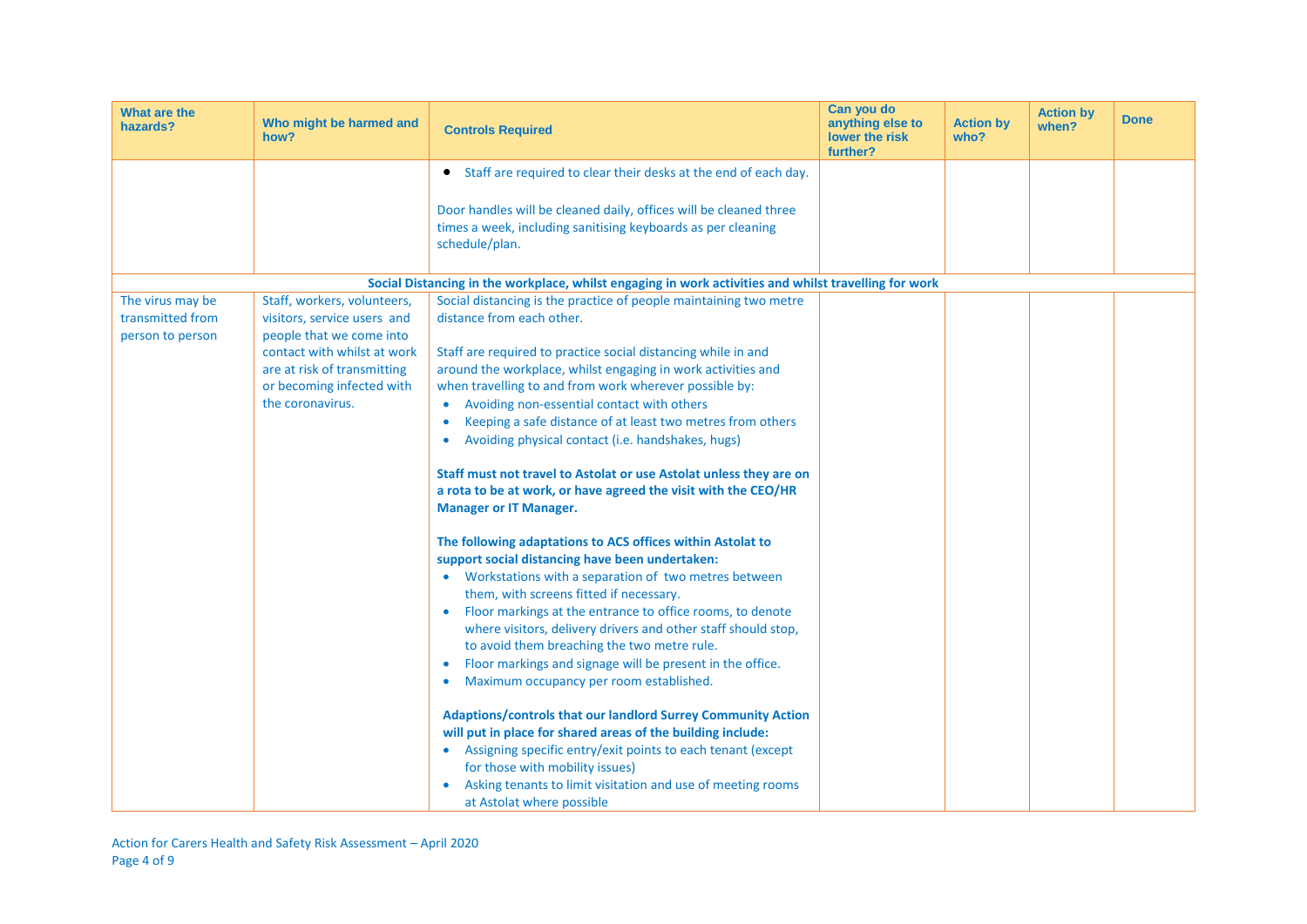| What are the<br>hazards? | Who might be harmed and<br>how? | <b>Controls Required</b>                                                                                                                                                                                                                                                                                                                                                                                                                                                                                                                                                                                                                     | Can you do<br>anything else to<br>lower the risk<br>further? | <b>Action by</b><br>who? | <b>Action by</b><br>when? | <b>Done</b> |
|--------------------------|---------------------------------|----------------------------------------------------------------------------------------------------------------------------------------------------------------------------------------------------------------------------------------------------------------------------------------------------------------------------------------------------------------------------------------------------------------------------------------------------------------------------------------------------------------------------------------------------------------------------------------------------------------------------------------------|--------------------------------------------------------------|--------------------------|---------------------------|-------------|
|                          |                                 | Discouraging unnecessary travel within the building, i.e.<br>movement between offices<br>Discouraging loitering or chat in corridors<br>SCA have also requested that any communications about<br>building matters must be done by email and not by visiting<br>their offices.<br>ACS will support the above measures and require our staff to<br>comply with them.<br>Notices displayed on premises reminding staff to social distance.                                                                                                                                                                                                      |                                                              |                          |                           |             |
|                          |                                 | Adaptions to work processes to support social distancing to<br>include:<br>Replacing face-to-face team meetings and supervisions with<br>video conferencing or phone conferencing where possible.<br>Where meetings or group work are considered essential, at<br>$\bullet$<br>a future point in time and after completing a risk<br>assessment, these will be held outdoors or in well-ventilated<br>large rooms.<br>Providing hand sanitiser at meetings and keeping them as<br>short as possible.<br>Carrying out essential training / recruitment online or using<br>video teleconferencing.                                             |                                                              |                          |                           |             |
|                          |                                 | Where social distancing guidelines cannot be followed in full in<br>relation to a particular activity, such as work in service users<br>homes or in a hospital environment, managers must carry out<br>further risk assessments and consider whether that activity<br>needs to continue to operate. Mitigation methods must be put<br>into place, which will be detailed in the risk assessment, but may<br>include:<br>A thorough pre visit / pre meeting process which includes<br>$\bullet$<br>asking questions about health.<br>Increased hand washing / hand sanitising.<br>Keeping the activity time involved to as short as possible. |                                                              |                          |                           |             |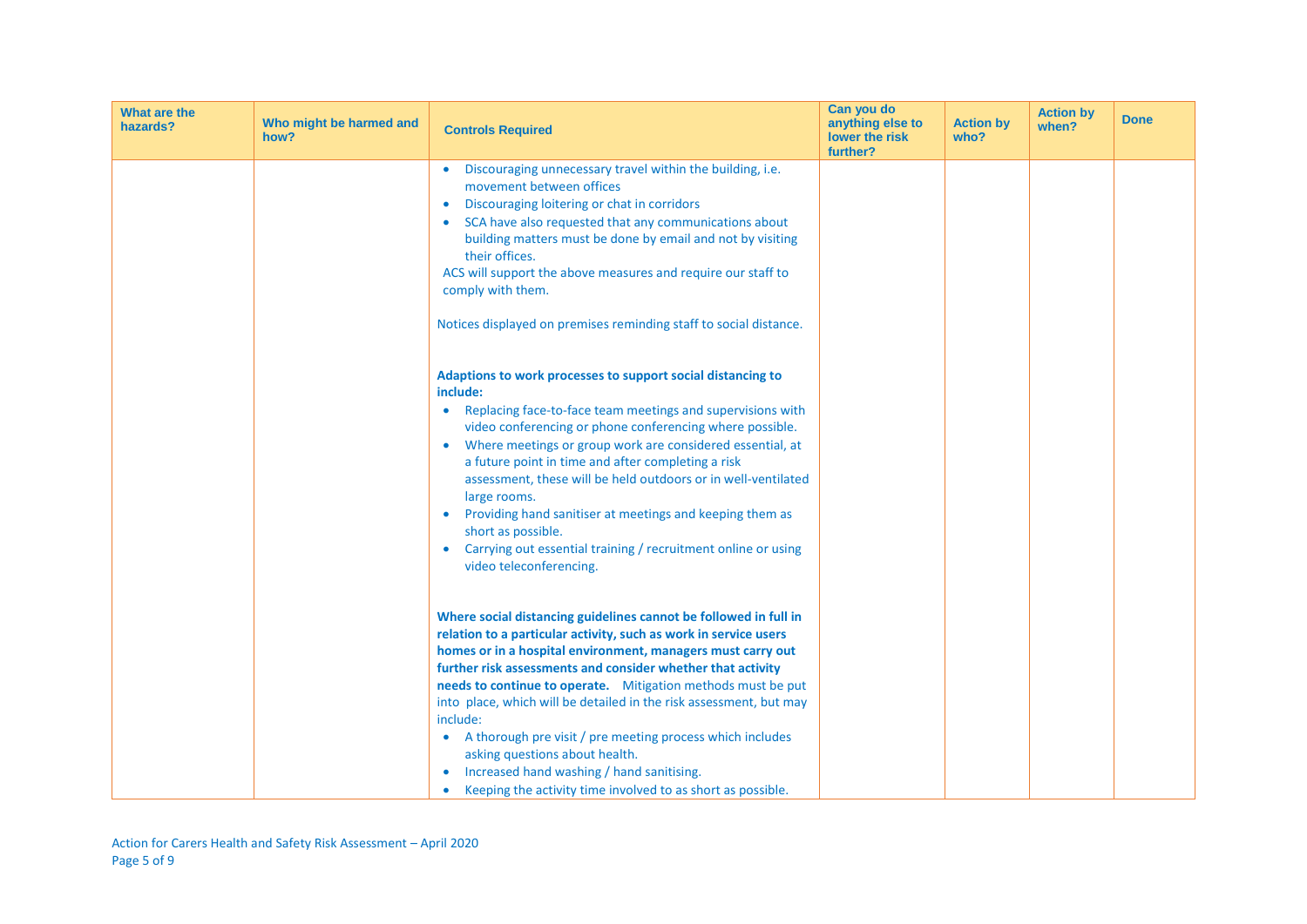| <b>What are the</b><br>hazards?                                                                                                                                                                                  | Who might be harmed and<br>how?                                                                                                                                                         | <b>Controls Required</b>                                                                                                                                                                                                                                                                                                                                                                                                                                                                                                                                                                                                                           | Can you do<br>anything else to<br>lower the risk<br>further? | <b>Action by</b><br>who? | <b>Action by</b><br>when? | <b>Done</b> |
|------------------------------------------------------------------------------------------------------------------------------------------------------------------------------------------------------------------|-----------------------------------------------------------------------------------------------------------------------------------------------------------------------------------------|----------------------------------------------------------------------------------------------------------------------------------------------------------------------------------------------------------------------------------------------------------------------------------------------------------------------------------------------------------------------------------------------------------------------------------------------------------------------------------------------------------------------------------------------------------------------------------------------------------------------------------------------------|--------------------------------------------------------------|--------------------------|---------------------------|-------------|
|                                                                                                                                                                                                                  |                                                                                                                                                                                         | Reducing the number of people each person has contact<br>$\bullet$<br>with using "fixed teams or partnering".<br>Use of PPE where appropriate, including gloves, masks and<br>$\bullet$<br>aprons.<br>Training on use of PPE<br>$\bullet$<br>Use of temperature checks.<br>Reducing the number of appointments per day<br>$\bullet$<br>Communicating to carers/service users the risks and controls<br>required in order to reduce the risk of infection.<br>Time limiting appointments or group work.<br>$\bullet$<br>Using outdoor spaces where possible.<br>$\bullet$                                                                           |                                                              |                          |                           |             |
|                                                                                                                                                                                                                  |                                                                                                                                                                                         | <b>Premises Access and Travel</b>                                                                                                                                                                                                                                                                                                                                                                                                                                                                                                                                                                                                                  |                                                              |                          |                           |             |
| <b>Travel to and from</b><br>work and for work,<br>particularly by public<br>transport, may lead<br>to greater risk of virus<br>transmission.<br><b>Access to building</b><br>may create a<br>transmission risk. | Staff, particularly public<br>transport users, are at risk<br>of being infected by covid-<br>19.<br>All staff using Astolat are at<br>risk of infection from<br>building access points. | When selecting staff to work from Astolat, travel method should<br>be considered.<br>Non-essential travel for work purposes should be minimised.<br>Staff must not share cars whilst travelling to and from work, or<br>a work activity.<br>Surrey Community Action will be putting in the following<br>measures / controls at the Building Entrance / Exit:<br>• Installation of hand sanitiser at each entrance to the building<br>with associated signage.<br>Specific entry/exit points to each tenant (except for those<br>$\bullet$<br>with mobility issues)<br>Daily cleaning of touch points, including toilets and kitchens.<br>$\bullet$ |                                                              |                          |                           |             |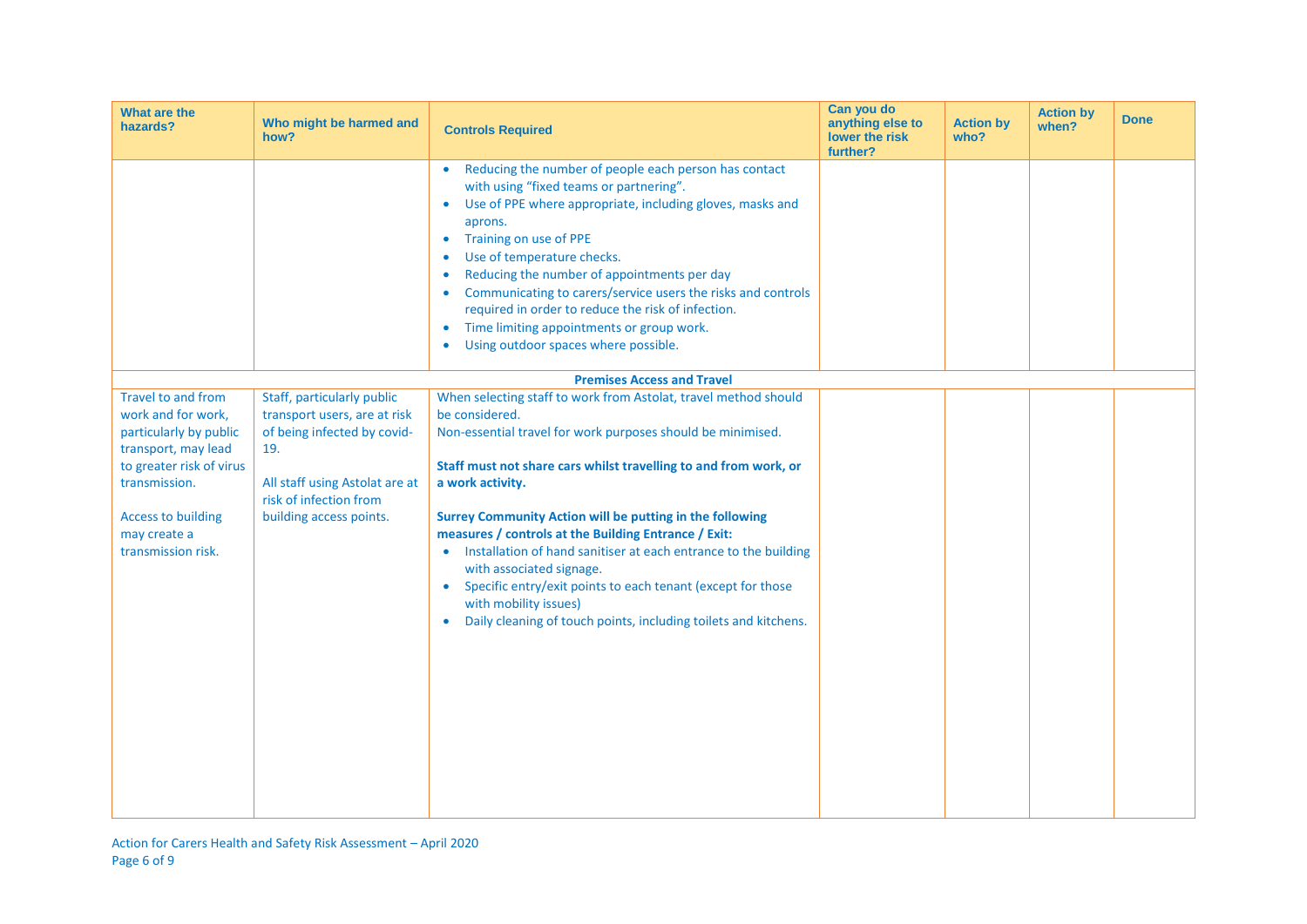| What are the<br>hazards?                                                                                                                                                                                                                                                                                                              | Who might be harmed and<br>how?                           | <b>Controls Required</b>                                                                                                                                                                                                                                                                                                                                                                                                                                                                                                                                                                                                                                                                          | Can you do<br>anything else to<br>lower the risk<br>further?                                                  | <b>Action by</b><br>who?                            | <b>Action by</b><br>when? | <b>Done</b>                     |
|---------------------------------------------------------------------------------------------------------------------------------------------------------------------------------------------------------------------------------------------------------------------------------------------------------------------------------------|-----------------------------------------------------------|---------------------------------------------------------------------------------------------------------------------------------------------------------------------------------------------------------------------------------------------------------------------------------------------------------------------------------------------------------------------------------------------------------------------------------------------------------------------------------------------------------------------------------------------------------------------------------------------------------------------------------------------------------------------------------------------------|---------------------------------------------------------------------------------------------------------------|-----------------------------------------------------|---------------------------|---------------------------------|
|                                                                                                                                                                                                                                                                                                                                       |                                                           | Higher risk areas on the workplace                                                                                                                                                                                                                                                                                                                                                                                                                                                                                                                                                                                                                                                                |                                                                                                               |                                                     |                           |                                 |
| Increased risk of<br>transmission in<br>higher risk areas such<br>as the toilets and high<br>use areas such as the<br>kitchen areas.<br>Increased risk of<br>people coughing and<br>touching door<br>handles, taps, toilet<br>flush and handles<br>Increased risk of staff<br>being unable to<br>socially distance in<br>toilet area. | <b>ACS Staff and staff who</b><br>work for other tenants. | <b>Measures / controls that our landlord Surrey Community Action</b><br>are putting in place include:<br>• Allowing only one person at a time in shared areas<br>(kitchens).<br>Installing paper towel dispensers in the toilets.<br>$\bullet$<br>Enhanced cleaning schedules (daily cleaning of touch points<br>including kitchen and toilet seats)<br>Cleaning supplies made available in the kitchen areas for<br>tenants to use after use of kettle.<br>Surrey Community Action are also asking tenants to only use the<br>kitchen when they need to and limit therefore by limiting use, the<br>risk of transmission will be decreased.<br>ACS will support and pass on the above messaging. | Disposable gloves<br>to be made<br>available to for<br>staff to where<br>when using<br>kitchen.               | 03/07<br>/2020                                      | CB                        | <b>DONE</b>                     |
|                                                                                                                                                                                                                                                                                                                                       |                                                           | <b>Cases of possible infection on-site</b>                                                                                                                                                                                                                                                                                                                                                                                                                                                                                                                                                                                                                                                        |                                                                                                               |                                                     |                           |                                 |
| Staff, contractors,<br>visitors, volunteers or<br>other users of the<br>building may become<br>symptomatic whilst<br>on site and therefore<br>may transmit the<br>virus.                                                                                                                                                              |                                                           | If a member of staff or visitor becomes unwell in the workplace<br>with coronavirus symptoms they must be sent home and advised<br>to follow government advice to self-isolate and be tested.<br>Our landlord, Surrey Community Action, will remind all tenants to<br>give their staff the same instruction.<br>Following a staff member becoming ill at work, our cleaning<br>contractors will be engaged to clean all surfaces, clean all public<br>areas and dispose of rubbish. In doing so, they must follow their<br>own risk assessment for cleaning areas which may have been<br>infected by coronavirus.<br>Also see staff health section.                                               | All staff will<br>receive online<br>training on<br>coronavirus and<br>how to reduce the<br>risk of infection. | CB to<br>arrange.<br>All staff<br>must<br>complete. | 30 July<br>2020           | <b>TO BE</b><br><b>ARRANGED</b> |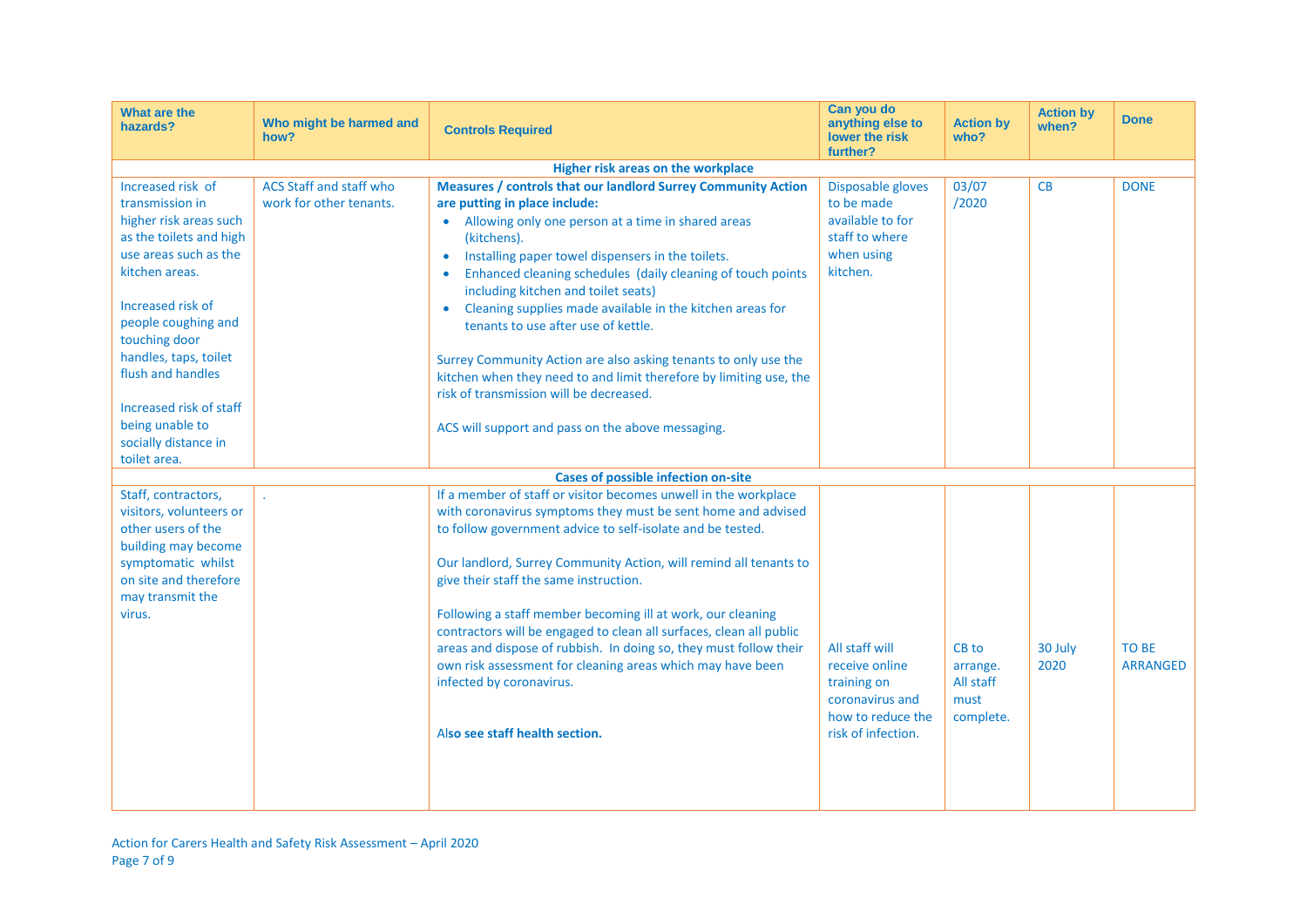| What are the<br>hazards?<br>how?                                                                                                 | Who might be harmed and                                                                                                                                                                                                                                                                                                                                                                                                                                                                                                                                                                                                                                                                                                                                                                                    | <b>Controls Required</b>                                                                                                                                                                                                                                                                                                                                                                                                                                                                                                                                                                                                                                                                                                                                                                                                                         | Can you do<br>anything else to<br>lower the risk<br>further? | <b>Action by</b><br>who? | <b>Action by</b><br>when? | <b>Done</b> |
|----------------------------------------------------------------------------------------------------------------------------------|------------------------------------------------------------------------------------------------------------------------------------------------------------------------------------------------------------------------------------------------------------------------------------------------------------------------------------------------------------------------------------------------------------------------------------------------------------------------------------------------------------------------------------------------------------------------------------------------------------------------------------------------------------------------------------------------------------------------------------------------------------------------------------------------------------|--------------------------------------------------------------------------------------------------------------------------------------------------------------------------------------------------------------------------------------------------------------------------------------------------------------------------------------------------------------------------------------------------------------------------------------------------------------------------------------------------------------------------------------------------------------------------------------------------------------------------------------------------------------------------------------------------------------------------------------------------------------------------------------------------------------------------------------------------|--------------------------------------------------------------|--------------------------|---------------------------|-------------|
|                                                                                                                                  |                                                                                                                                                                                                                                                                                                                                                                                                                                                                                                                                                                                                                                                                                                                                                                                                            | Vulnerable and extremely vulnerable staff                                                                                                                                                                                                                                                                                                                                                                                                                                                                                                                                                                                                                                                                                                                                                                                                        |                                                              |                          |                           |             |
| Staff who have a pre<br>existing medical<br>condition may be in<br>more danger if they<br>contract the<br>coronavirus infection. | Staff who are vulnerable<br>(moderate risk), for<br>example they may be:<br>Pregnant<br>70 or older<br>Have a lung condition<br>such as asthma, COP/d,<br>emphysema and<br>bronchitis (not severe)<br>Have heart decease,<br>diabetes, chronic kidney<br>or liver disease<br>Are taking medication that<br>can effect their immune<br>system<br>Very obese<br><b>BAME</b><br><b>Extremely vulnerable (high</b><br>risk) people include those<br>who had:<br>An organ transplant<br>Are having chemotherapy<br>including immunology<br>Are having radiotherapy<br>for lung cancer<br>Have a severe condition<br>such as severe asthma or<br>severe COPD<br>Are taking medications<br>that makes them more<br>likely to get infections<br>Have been identified by<br>their GP / NHS as needing<br>to shield. | Staff that are identified as extremely vulnerable (high risk) and<br>have been shielding will be asked to work from home, this is to<br>be reviewed on 31/07/2020/.<br>Staff in the vulnerable "moderate risk" category will be<br>considered on a case-by-case basis, and a vulnerable persons risk<br>assessment will be undertaken.<br>All reviews of staff roles and safety should be non-discriminatory<br>and take into consideration equality considerations and<br>protected characteristics as defined under the Equality Act 2010.<br>Reasonable adjustments will be made to avoid disabled workers<br>being put at any disadvantage.<br>Managers will keep in touch with vulnerable or extremely<br>vulnerable staff by phone to prevent them from feeling isolated.<br>See wellbeing section which details support offered to staff. |                                                              |                          |                           |             |